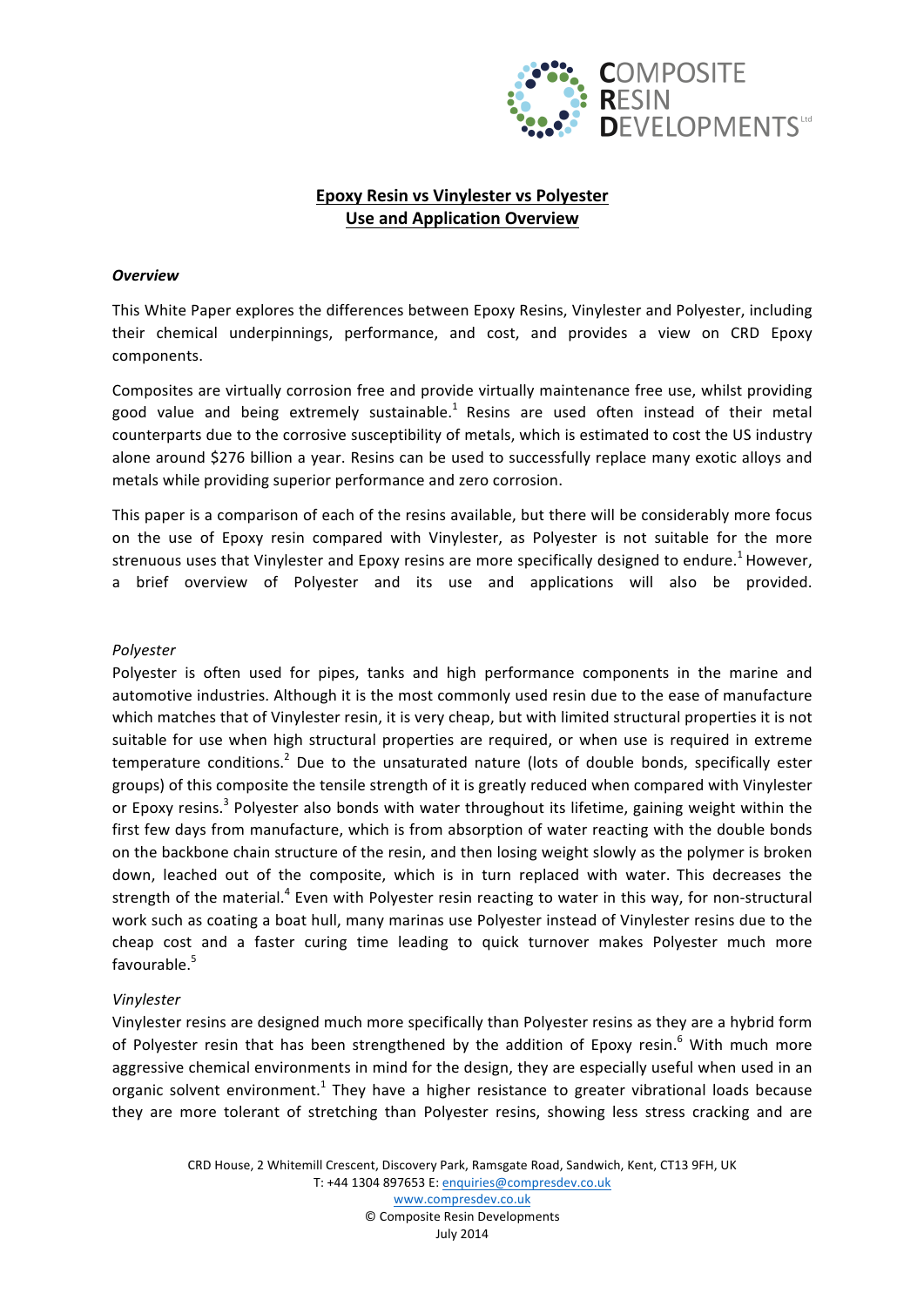

therefore able to absorb larger impacts without damage.<sup>7</sup> Vinylester resins bond in a similar way to Polyester resins with cross-linking of side groups along a backbone structure. Although Vinylester resins are less absorbent of water than Polyester resins due to a more tightly bonded structure of the side groups which provides fewer areas of access for the water molecules to 'attack' the backbone and solubilize the side chains, they do still have a degree of water absorption which weakens the structure.<sup>6</sup> This cross-linking of side chains is the reason that Vinylester resins have "outstanding thermal stability". $1$ 

Vinylester is not easily bonded to other structures which are dissimilar to itself (such as Kevlar or carbon fibre), or to Vinylester resin that has already cured ('maturing' of the material by the application of heat to encourage further cross-linking of side chains) which can make repair work difficult, as delamination of the repair resin can occur, although adequate preparation of the repair site can exhibit reasonable adhesion of the resin.<sup>6</sup> Vinylester is extremely durable when compared with Polyester, and in the marine industry is used on high quality yachts and similar boats instead of Polyester to ensure that a professional and long-lasting laminate is used, also being used as a final coating over Polyester to prevent "blistering" of the Polyester due to osmosis.<sup>6, 8</sup>

Both Polyester and Vinylester resins require thinning by the addition of styrene, which is a chemical that emits fumes of a harmful nature (volatile organic compounds - VOCs). These fumes are the reason that hand lay-up Polyester is banned in many parts of the US, and they also contribute to global warming which has lead to production facilities in advanced countries that use large volumes of VOCs having to ensure that emission control systems are in place.<sup>3,9</sup>

## *Epoxy*

Epoxy resins have generally superior qualities compared with those of Polyester and Vinylester resins, which are due to the basic structural properties of this resin. The basic backbone structure is still present, however within this backbone the Epoxy resin contains aromatic groups (ring structures  $-$  in this case 6 carbons, also known as benzene rings) making it approximately three times stronger than Vinylester resin and therefore incredibly thermo stable and able to better absorb much larger impacts than either Vinylester or Polyester resins without damage.<sup>1</sup> The side groups off of the chain are also much more sheltered from attack from molecules such as water due to the "steric hindrance" provided by the benzene rings, which ensure the structure maintains its' high amount of cross-linking, further ensuring its impact resistance and thermostability.<sup>1,11</sup> Epoxy resins also have high resistance to environmental degradation and do not "blister" like Polyester and Vinylester resins when exposed to water. With this and the other qualities in mind, they are being used almost exclusively for aircraft components.<sup>1</sup>

## *CRD Epoxy Resin Components*

Among the many reasons why CRD Epoxy resins out-perform Vinylester and Polyester resins is its' increased impermeability to water, and the bonding qualities it possess. The ability to adhere to Aramid (Kevlar), Carbon fibre and fiberglass, in addition to bonding to most materials very well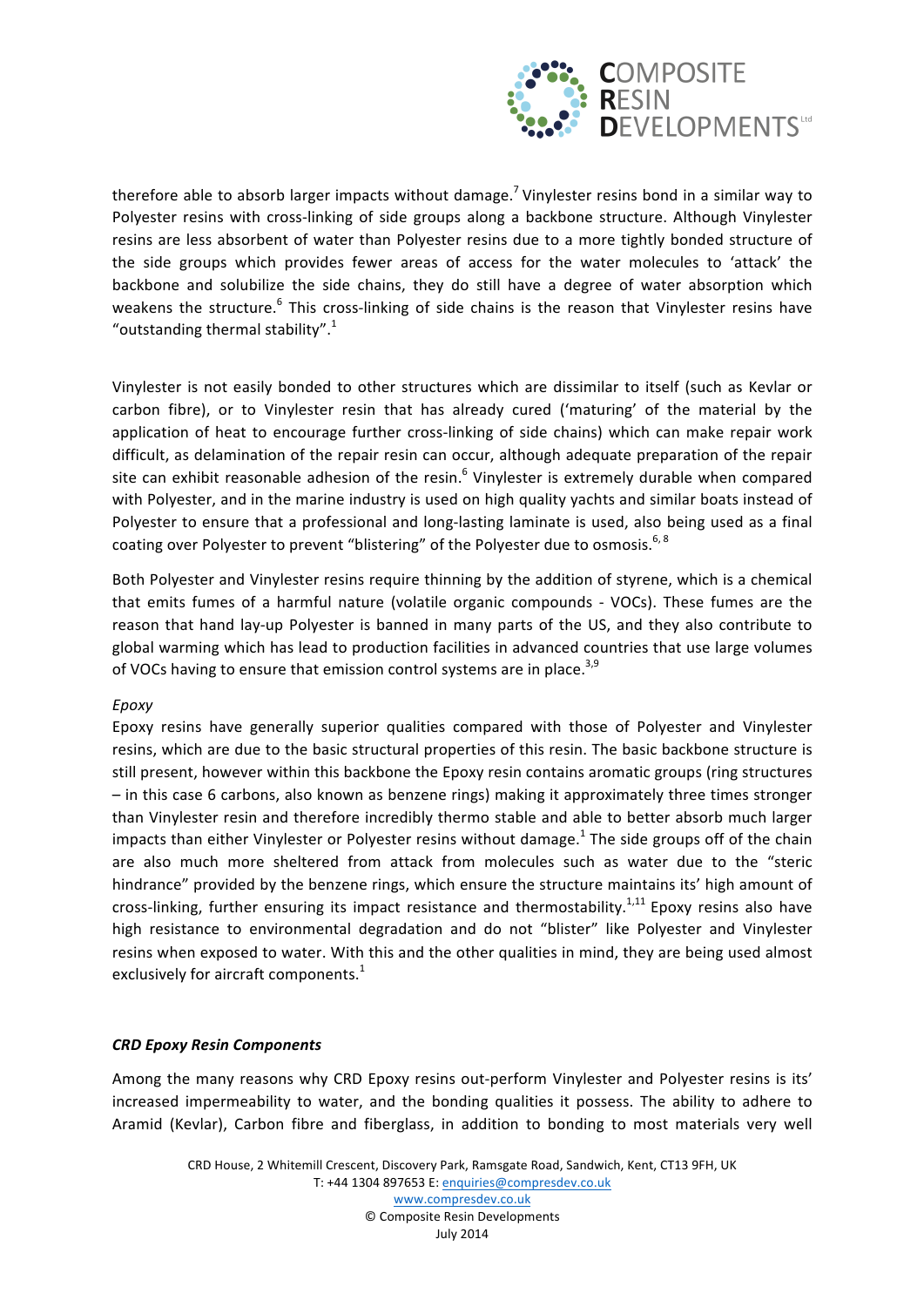

(allowing the use of it for repair work to be undertaken easily), CRD Epoxy resin is often the first choice for many situations as it forms a virtually leak-proof barrier and is extremely durable.<sup>12</sup> CRD Epoxy resins also do not change weight throughout its' lifetime, even in post cure. This is because no styrene is used to form CRD Epoxy resin components which means that no solvent evaporates from the formed resin.<sup>9</sup> Instead, an amine is used as a 'hardener' which acts more as a catalyst of the bonding and linking of the side groups of the molecules and when mixed in the correct ratios, means that a complete reaction takes place. $^{10}$ 

## *Conclusion*

Effectively, all resins are virtually non-corrosive when compared with their metal counterparts, and are an ideal substitute where corrosion or performance under high stress is needed. Polyester is suitable for work where no structural properties are desired due to being cheap and having a quick cure time, allowing high turnover for businesses such as marinas repairing boat hulls. Vinylester resins are a hybrid of Polyester and Epoxy resins, meaning that they are suitable for the majority of structural applications, and especially in aggressive chemical conditions, but are still slightly permeable to water and are not particularly suitable for repairs or layering as they bond poorly to dissimilar structures, or even themselves if the surface is not carefully prepared. Vinylesters are more expensive than Polyesters.

CRD Epoxy resins are much more suited to extremely strenuous tasks such as enduring vibrational loads, are more water resistant and environmentally stable than either Vinylester or Polyester resins, whilst providing higher tensile strength and thermal stability. They form a much more complex structure than the other resins, without the use of styrene making it more environmentally friendly and safer to manufacture. They bond very well to almost any material and do not lose their structural properties with time.

Emma Bennett-Huntley (BSc Chemistry)